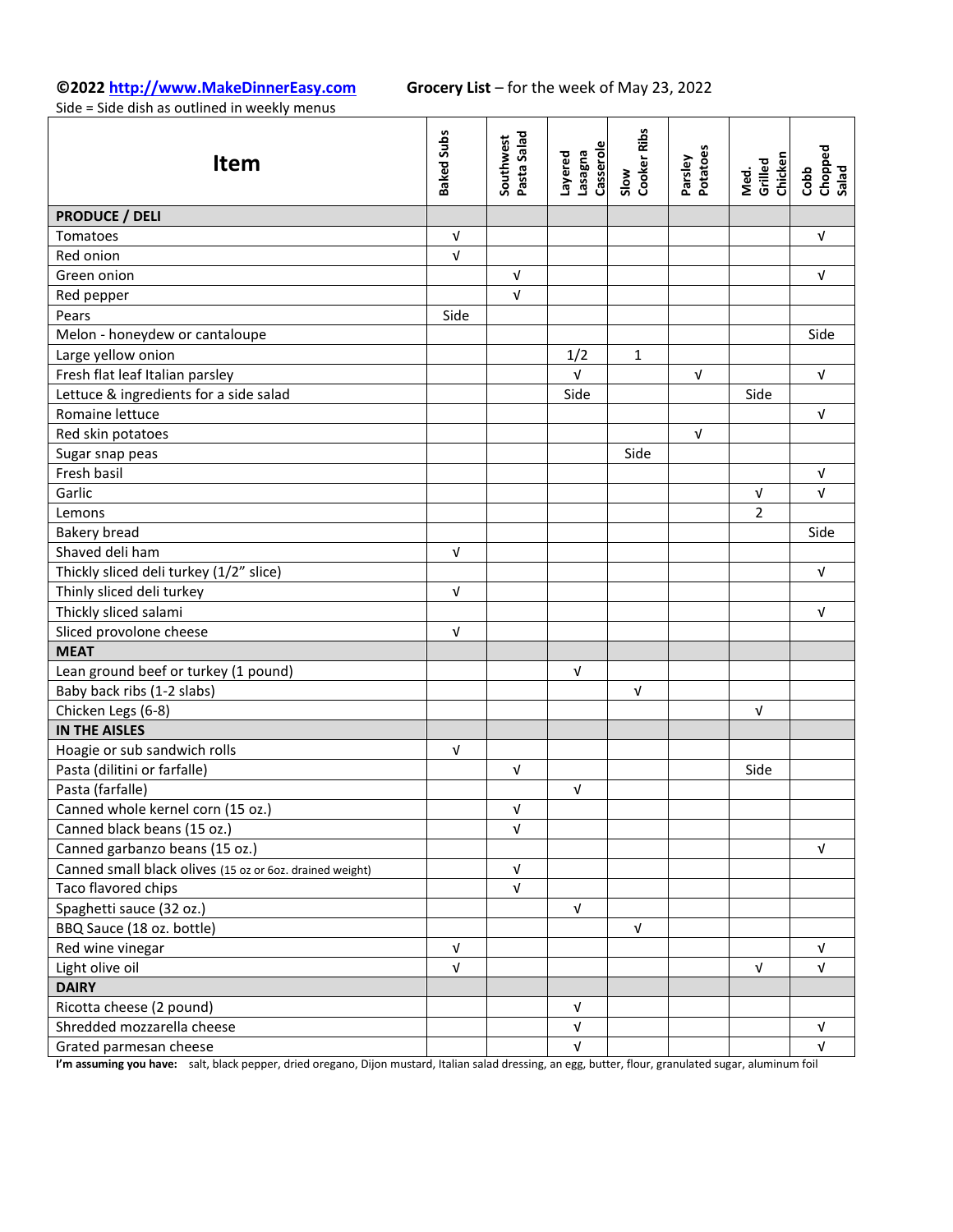#### **Make Dinner Easy Recipe Summary for the Week of May 23, 2022**

Please refer to individual recipe pages for hits, tips, and techniques

#### *Menus for this Week:*

*Baked Subs served with Southwest Pasta Salad and sliced pears Layered Lasagna Casserole served with a side salad Slow Cooker Ribs served with Parsley Potatoes and sugar snap peas Mediterranean Grilled Chicken Legs served with buttered noodles and a side salad Cobb Chopped Salad served with bakery bread and melon cubes*

### **Baked Sub Sandwiches**

Dressing:

2 Tablespoons light olive oil 1 teaspoon dried oregano 1 teaspoon red wine vinegar 1/2 teaspoon Dijon mustard 1/8 teaspoon salt

Sandwich: 4 Hoagie or sub sandwich rolls 8 slices provolone cheese 8 slices thinly sliced deli turkey 1/2 pound shaved deli ham 1 small tomato thinly sliced (blot dry with a paper towel) 1-2 slices thinly sliced red onions

Combine all of the dressing ingredients in a small bowl or cup and set aside. Tear 4 sheets of aluminum foil about 14" long. For each sandwich, open up a hoagie roll and place the roll on a sheet of aluminum foil. Place 2 slices of cheese, 2 slices of sliced turkey, 1/4 of the ham, a few slices of tomato and onion inside the roll, covering the inner surface of the roll. Pour 1-2 teaspoons of the dressing over the meat and tomatoes trying not to get any dressing on the bread (it will make the bread soggy). Wrap and seal foil around sandwich. Bake at 350'F for 15-20 minutes.

Serves 4

## **Southwest Pasta Salad**

- 1 # small to medium size pasta (farfalle or I prefer ditalini)
- 1 (15 oz.) can whole kernel corn (don't use cream style),drained
- 1 (15 ounce) can black beans, rinsed and drained
- 2 green onions, chopped
- 1 (15 oz.) small black olives (the can may say 6 oz. drained weight)
- 1 red pepper chopped (you can substitute tomato if preferred)
- Italian Salad dressing to taste (try 1/2 to 3/4 cup)

salt and pepper to taste

Cook pasta as directed on the box and drain well. Add drained corn, beans, and olives. Add the chopped onions, red pepper, and salad dressing. Add salt and pepper to taste. The crushed chips should be added just before serving. The salad can be prepared and refrigerated ahead of time, with the exception of the chips. Then prior to serving, add chips, check if additional dressing is needed and serve.

Serves 8-10 as a side dish (Leftovers are great for lunch – just don't add the chips to the portion you expect to save for leftovers)

<sup>2</sup> cups crushed taco flavored chips, i.e. Doritos)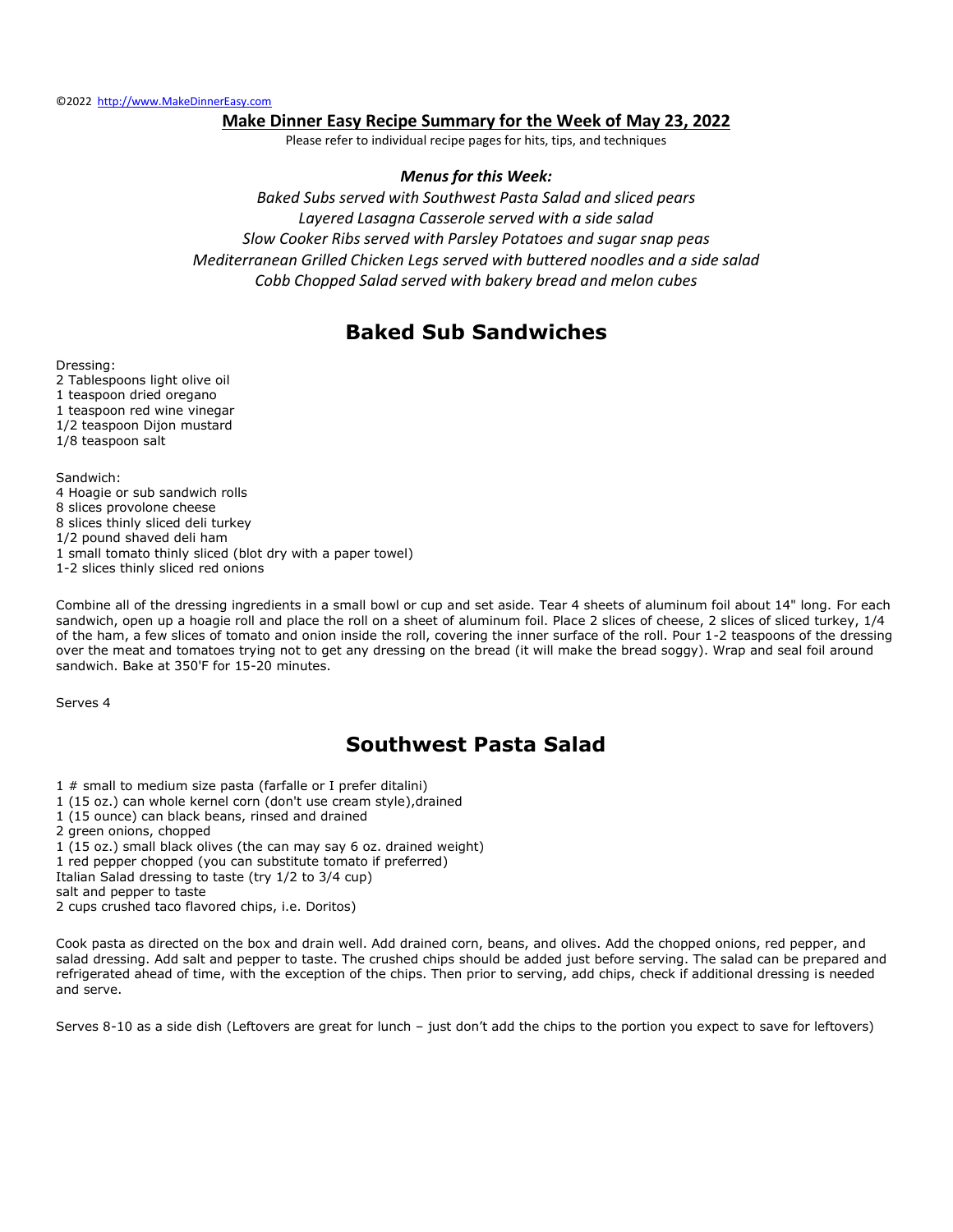### **Layered Lasagna Casserole**

(Prep Time: 30 minutes. Baking Time: 35 minutes)

1 lb lean ground beef or turkey ½ chopped onion 32 oz jar spaghetti sauce 12 oz box medium size pasta, such as farfalle, cooked according to directions on box 2 lb container ricotta cheese 1 egg ¼ cup fresh parsley (not necessary, but it's nice) ½ teaspoon black pepper ½ teaspoon salt 2 cups (8 oz.) shredded mozzarella cheese

Grated Parmesan cheese

Brown meat and onion until done and well browned. Stir in spaghetti sauce and simmer for 15 minutes. Meanwhile cook pasta. Heat oven to 375. In a large bowl, combine ricotta, egg, parsley, pepper and salt. Layer the ingredients in a  $13 \times 9 \times 2$  baking dish, in the following order:

- \* 1/3 of the meat sauce, then
- \* ½ of the hot pasta, then
- \* cover with ½ of the ricotta mixture, then
- \* 1 cup mozzarella, then
- \* 1/3 of the meat sauce, then
- \* the rest of the pasta, then the rest of the ricotta, then
- \* 1/3 of the meat sauce, then
- \* the rest of the mozzarella
- \* sprinkle with Parmesan cheese

Cover with aluminum foil. Bake for 30 minutes. Remove foil and bake 5 more minutes or until bubbly. If you make this ahead and bake it, allow for at least 60 minutes to get hot and bubbly. If frozen, thaw 1-2 days ahead of time in the refrigerator.

#### **Slow Cooker Ribs**

1-2 whole slabs of baby back ribs (I can fit 2 slabs in my large oval Slow Cooker after they have been cut up)

1 large onion, sliced

1 - 18 ounce bottle of your favorite bottled BBQ sauce

Place onion in the bottom of a Crockpot. Cut each slab into 5 portions of about 3-4 ribs each. Place ribs on top of the onions. Cover with lid and cook on low for 5-7 hours. At that time, remove the ribs into a bowl and discard the onions and any liquid. Rinse the Crockpot if necessary.

Return the ribs to the crock pot and pour BBQ sauce over ribs. Use a pastry or BBQ brush to brush the sauce over the top and bottom of each rib. Continue to cook on low for 2-3 hours or on high for 1-2 hours. These times are approximate and can be modified to fit your schedule.

After the ribs are cooked in the sauce they are ready to be served. If you prefer, the ribs can be browned by placing on the grill or under the broiler for 2-3 minutes per side while basting with sauce.

Reheating tip: Refrigerated leftovers or ribs made in advance can be reheated in the oven at 350 for 25 minutes. If you want to serve ribs for a party or a large group of people, this reheating method works great. My kids think they taste even better when they are reheated with additional sauce on top.

## **Parsley Potatoes**

1.5 # small red skin potatoes (10-12 potatoes)

1 ½ Tablespoons salted butter or to taste

¼ - ½ teaspoon salt or to taste

1 Tablespoon finely chopped fresh flat leaf Italian parsley

Scrub potatoes (leave the skins on) and trim any dark spots. Cut each potato into quarters or bite sized pieces. Place cut potatoes in a medium sized saucepan and cover with water (the water should be about  $1 - 1$   $1/2$ " over the potatoes) Place on the stove and heat to a boil. Cook until fork tender (may be about 8-10 minutes depending on size of potato dice). Drain potatoes and add remaining ingredients. Stir gently so that butter melts and serve.